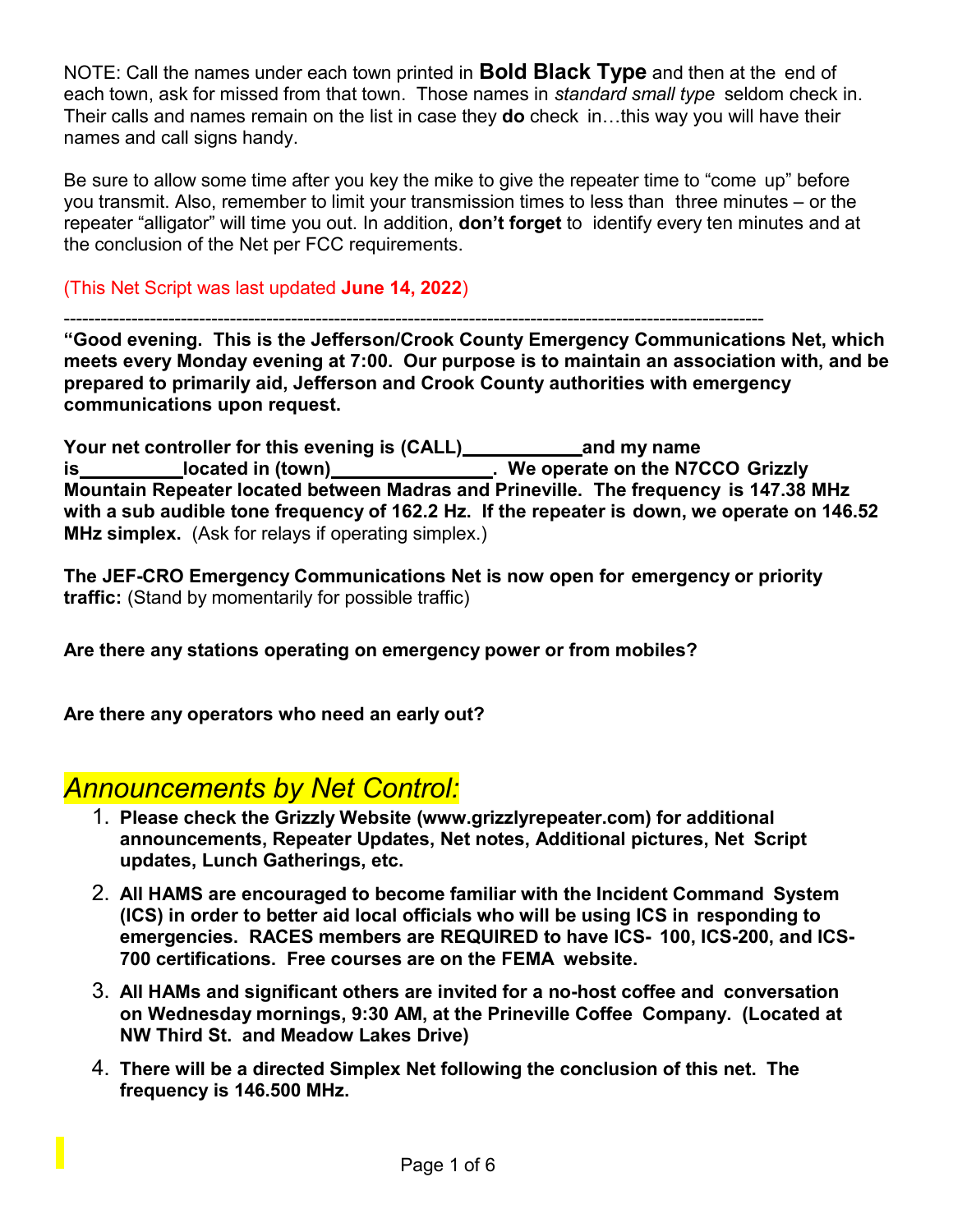# *Net:*

**This is a Directed Net and stations will be invited to check in by town. Stations are alphabetized by town and call sign. I will call you and ask for a response. If I miss you, I'll call for missed at the end of each town and again at the end of the Net. Please address all transmissions to Net Control, and remain on frequency for the duration of the Net - unless excused by Net Control with an "early out".**

#### *Bend:*

**AF7QO-Kent (Garliepp)**  AF7YU-Kat (Knapp) **AI7LU–Don (Walker) K7SQ-Joe (Barry)**  K7KEG-David (Bassett) K7NHB-Paul (Chance) **K7PTC–Tony (Partain) KB7FD-George "BUZZ" (Dean) KC7BD-Dave (Drullinger)** KC7LPK-Christine (Barry) **KC7LUC – Mike (Skeels) KD6PLU-Dennis (Nolan) KD7IYE-Bud (Carnahan) KE7ACY-Jeff (Moore) KF7GTN – Mark (Kanko) KE7HKB-John (Jackson) KF7MAX-Max (Vaughn) KF7RB-Ron (Bertram)** KF7TGE-Jim (Powell) KF7WEO-Curt (Mayo) KG7AV-Ray (Spreier) KG7BSB-Travis (Kokkeler) KI7FK-Greg (Chilcote) **KJ7ROS–Chris (Litton) KK6YUF–David (Matthews) KF7JB–Chris (Reid) N2FY – Dani (Winsor) N5LR-Dave "DOC" (Green) WA5CAW-Austin (Smith)** WA7AJ-AJ (Parry) **W7SCY-Bob (Weed) W7YPZ-Brady (Rensen)** W9CZ-John (Ogden)

## *Crooked River Ranch:*

**KD7HB-Paul (Drahn) KD7RTE-Dave (Stangland) KI7BSE–Steve (Specht) KK6PR-Rick (Wahl)**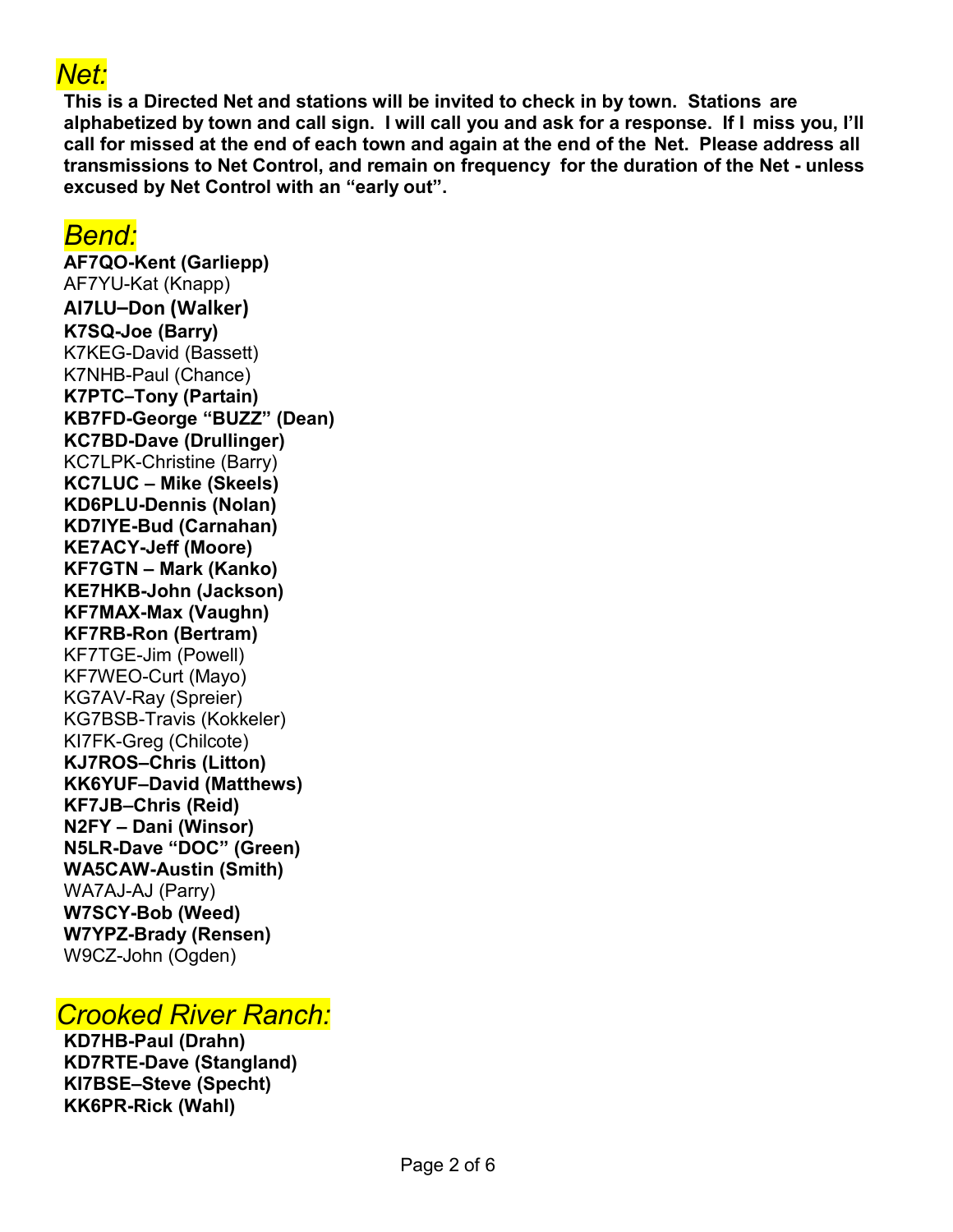

**KE7HJW-Bonnie (Buckle) KM6RMA–Mary (Graff) K7BTB -Blaine (Buckle)** KI7FVN-Stan (Huston) **KI7NNS–Kacy (McGinnis)** K7JBK-Joe (Buckles) K7TJR-Lee (Strahan) **N7DKC-Rod (Wight) W7HUL-Ron (Hulbert)**

# *La Pine*:

### *Madras:*

K1GER-Norm (McIntosh) K7BRI-Brian (Crow) **K7FIL-Phil (Comingore)** K7JLR-Josh and K7SSR-Shelly (Richesin) **K7MZW- Mike (Zielaskowski) KA7NRA-Byron (Valkenburgh)** KB0WVU-Jerry and KB0YIW-Monica (Miller) KB7HCQ-Dorothy (McCool) KB7QCE-Bill (Randolph) KD7LVN-Pedro and KE7SEO-Rose (Miller) KE7KKP-Gary (Fitts) KF7OUH-Jillian (McIntosh) **KF7SJK-Phill (Vanderschaegen) KJ7NLV–Cameron (Backson) KJ7TIC- Don (Robinson) KJ7TOQ – Joe (Robbins) KJ7WGF-George (Badger) N6JR- Roy (Mayhugh)** N7VLZ-Merlin (Moon) WT7K-Kermit (Kumle) **W7OSL-Sam (Robinson)**

# *Metolius:*

*Mitchell:* **K7TWI-Jim (Carlson)**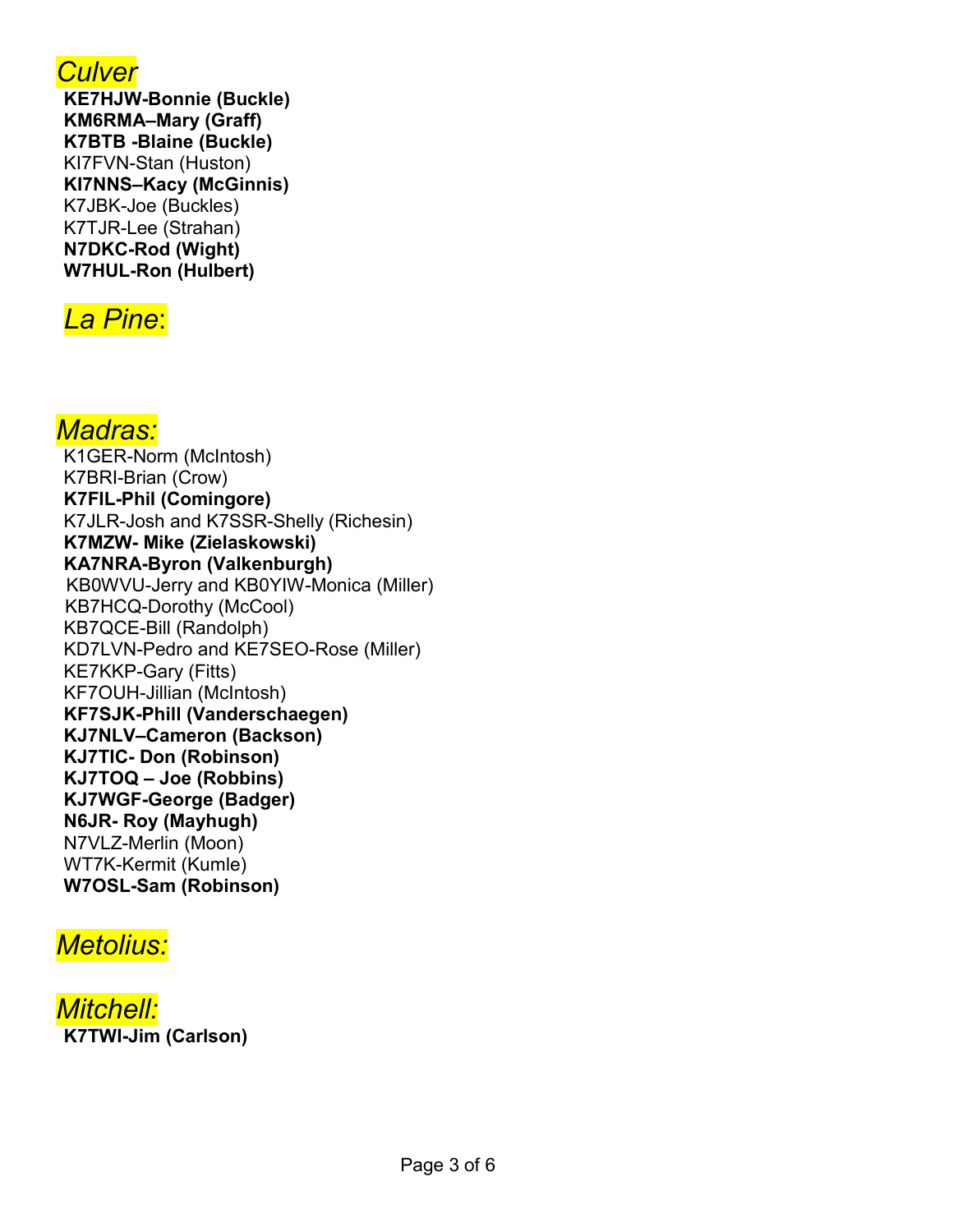#### *Powell Butte:*

**K7SGO-Scott (Granger) KJ7CDT – Boyd (Stuwe) KK7DSM – Cecelia (Granger)**

#### *Prineville:*

**KR6AR – John (Skeete)** AD7ML - Bob (Welch) **KB7SHT - Jim (Burge) KC7LBA - Dave (Lockwood)** KD7NVM-James (Wilson) **KD7PWA-"Sam" (Krause) KD7PWB-Dave (Krause) KD7UNQ- Nellie (Kurth) KE7PRN – Kendal (Huestis)** KE7UCF-Jim (McPherren) **KF6TEZ–Rick (Lopez) KF6TSY-Davonna (Miller)** KF7APS-Jeff and KF7APR-Beckie (Griffith) KF7APU-Tom and KF7APT-Lynda (Massingham) KF7APV-Jo (Mullis) KF7APY-Mike (Owen) KF7AQA-Brandi (Lange) KF7AQD-Ray (Lee) KF7AQF-David (Pepper) KF7BFK-Terry (Moore) KF7BFO-Devan (Koehn) KF7CEM-Mike (Ryan) KF7CVE-Karen (Yeargain) KF7CVH-Mark (Grimes) KF7OUI-David and KF7OUG-Chrissie (Wise) **KF7RQD-Ron (Ward)** KG7BRU-Larry (Sprague) KG7BRV-Buck & KG7BRW-Jennie (Sherman) KG7BRX-Steve (Hagman) KG7EFU-Chris (Goodman) KG7GUH-Kevin (Thornton) **KG7HQE-Mike (Yuhas)**  KG7PYL-Chuck (Lang) KG7URV-Jeff (Vigil) KG7URY-Vicky (Ryan) KG7URZ-Jamie and KI7HDP-Todd (Stone) KG7USB-Amanda (McKinnis) **K9RJT–John (Tombleson) KJ7AII – Ron (McCue) KJ7OIV–John (Baldwin) KJ7OIW–Ron (Mathews) KJ7QLU-Roy (Pivek) KJ7UPK-Jennifer (Reed) KK7DSJ – Eugene (Stockton)**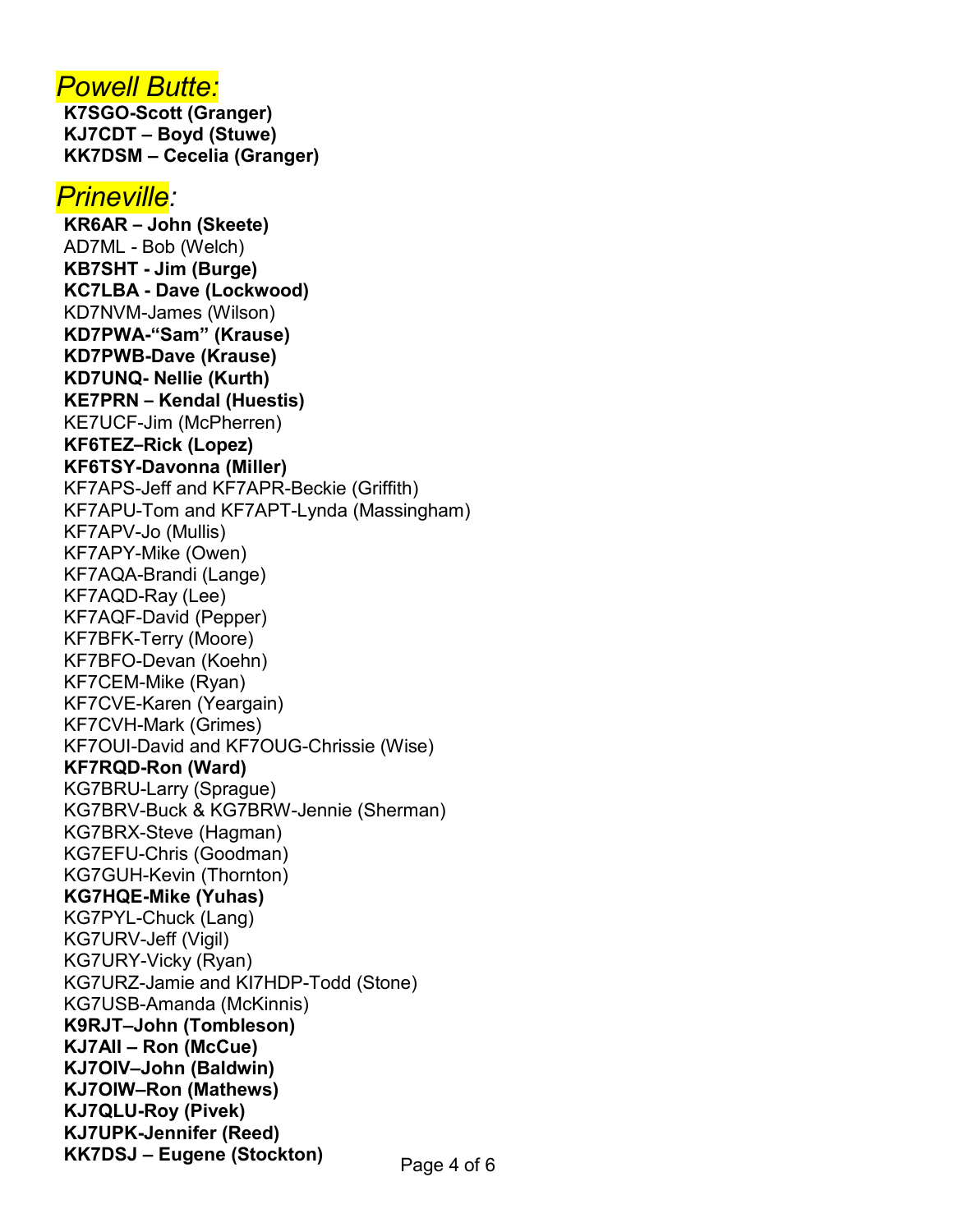K7CZY-Dick (Rohaly) K7JDS-Jack (Sharp) K7WRG-Bill (Gowen) N7MDW-Michael (Wright) N7NXP-Phil (Rapp) **N7SHG-Shelby (Griggs)** W7GLG-Hector (Guevara) **W7/G1HOI-Nigel (Ballard)** W7HBA -Gene & KD7CXT-Karen (McBee) W7JAT-John (Thurman) **W7KFO-Dave (Freitag) W7TAM-Tam (MacArthur) W7WXV-Carroll (Tracy) WA2KGB-Dick (Prins)**  WA7RGS-Lee (Romine) WA7VLM-Rick (Wright) **WB7SOZ-Scott (Hamilton) WE7EZ-Michael and KE7EMM-Edna (Redhead)**

#### *Redmond:*

**N6WZQ-Justun (Bowman)** K7DKW-Don (Webber) **KB7KLT-Mike (Williams)**  KE7ISG-Jake (Jacobs) KF7VIK-Todd (Mundinger) **KF7WEN-Kent (Barnes) KG7JTE-Wendy (Wheeler-Jacobs)** KG7LHV-Tim (Scott) **KI7UEF-Matt (Rhoades) KQ7R-Rich (Lovin)** W6QIZ-Robert (DeCosse) **K7MRH-Mike (Houghton)** K7SED-Susan (Daggett) **N7ABZ-Walt (Bailey) N7TXE-Jim (James) W7AJL-Austin (Lenahan) W7MX-Alan (Muise) WA7SNY-Dick (Perkins) WB7AUS-Colton (Kenshol)**

### *Sisters:*

**N7VIM-Dave and KS7NDY-Sandy (Prock)** K7JVJ-Joan (Jacobsen) **KJ7FLZ-Thomas (Cornwall)** KJ7GQ–Bill (Miller) N7TYO-Dave and KB7UDT-Janet (Culver) **W7ZV–Doug (Miller)**